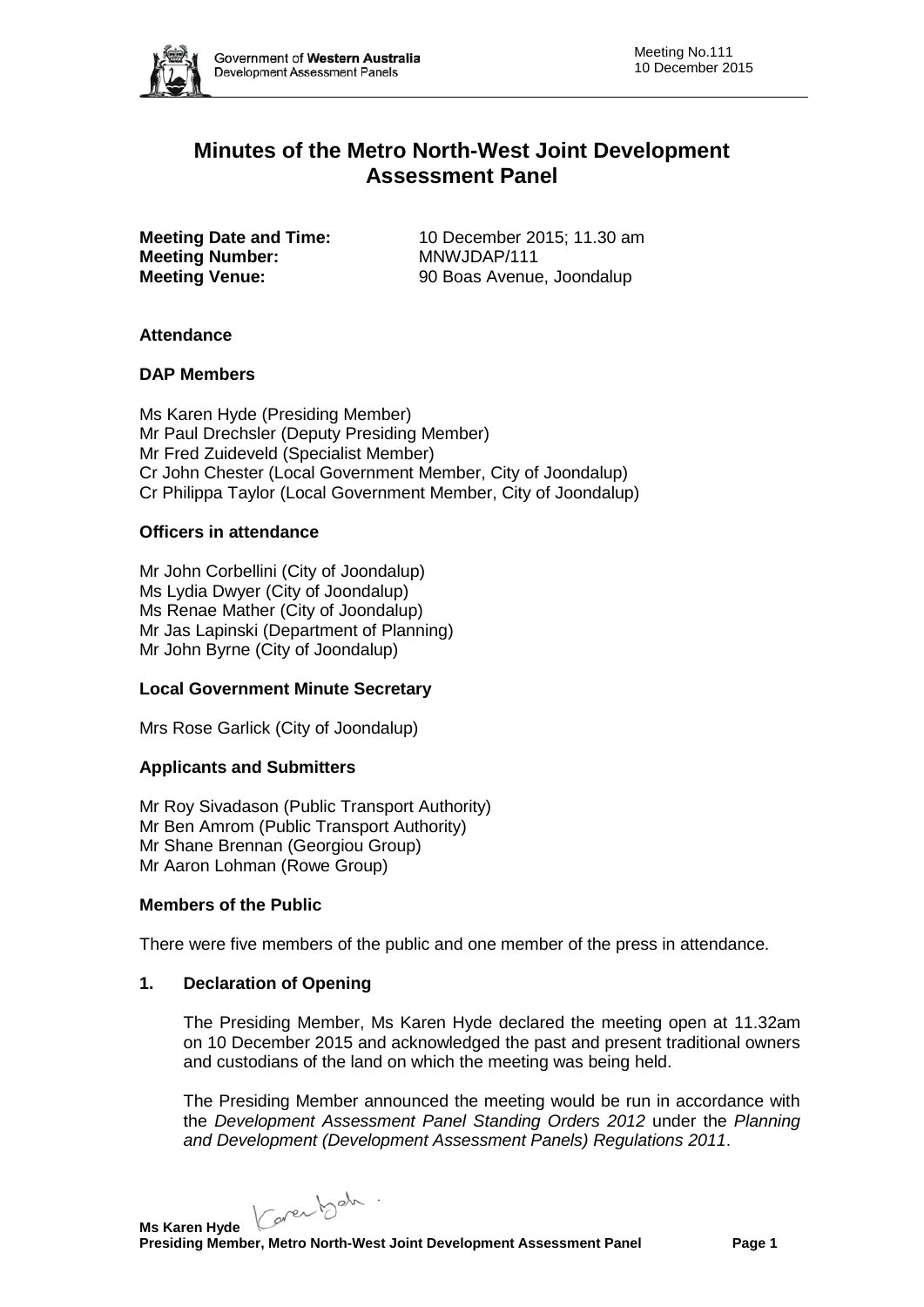

The Presiding Member advised that the meeting is being audio recorded in accordance with Section 5.16 of the Standing Orders 2012; No Recording of Meeting, which states: *'A person must not use any electronic, visual or audio recording device or instrument to record the proceedings of the DAP meeting unless the Presiding Member has given permission to do so.'* The Presiding Member granted permission for the minute taker to record proceedings for the purpose of the minutes only.

# **2. Apologies**

Nil

# **3. Members on Leave of absence**

Nil

# **4. Noting of minutes**

Minutes of meeting No.108 held on 20 November 2015, meeting No.109 held on 23 November 2015 and meeting No.110 held on 26 November 2015 were noted by DAP members.

# **5. Declaration of Due Consideration**

All members declared that they had duly considered the documents.

### **6. Disclosure of interests**

Panel member, Mr Paul Drechsler, declared an impartiality interest in Item 8.1. Mr Paul Drechsler advised that he is personally acquainted with the owners of the adjacent property known as 'Joondalup Gate'. Mr Drechsler has no beneficial interest in this property and understands that it is currently being offered for sale and accordingly has no conflict of interest.

In accordance with section 4.6.1 and 4.6.2 of the Standing Orders 2012, the Presiding Member determined that the member listed above, who had disclosed an impartiality interest, was permitted to participate in discussion and voting on the items.

# **7. Deputations and presentations**

**7.1** Mr Aaron Lohman (Rowe Group), Mr Ben Amrom (Public Transport Authority) and Shane Brennan (Georgiou Group) addressed the DAP in support of the recommendation for approval contained within the RAR and request the deletion of condition "Q" and modification to condition ''D''.

Carentsch.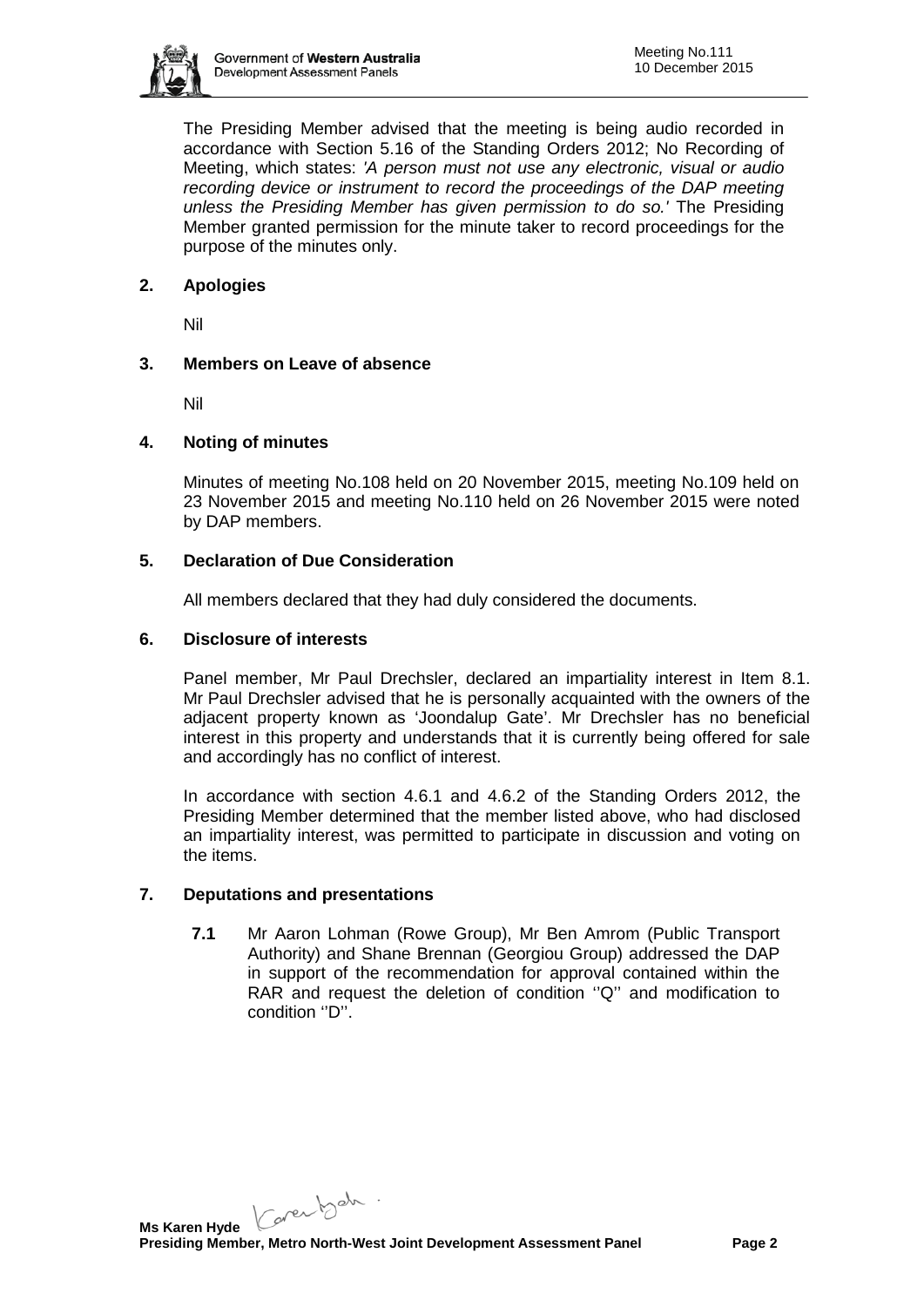

# **8. Form 1 - Responsible Authority Reports – DAP Application**

| 8.1 | <b>Property Location:</b>   | Lot 2 George Grey Place;<br>Lot 1 Joondalup Drive (land subject to taking     |
|-----|-----------------------------|-------------------------------------------------------------------------------|
|     |                             | order);                                                                       |
|     |                             | Lot 13218 (Drainage Reserve 45701)                                            |
|     |                             | Portion Mitchell Freeway Road Reserve                                         |
|     |                             | George Grey Place Road Reserve                                                |
|     | <b>Application Details:</b> | Development of a multi storey car park and<br>associated access and drainage. |
|     | Applicant:                  | <b>Rowe Group</b>                                                             |
|     | Owner:                      | Public Transport Authority, State of Western<br>Australia                     |
|     | Responsible authority:      | Department of Planning                                                        |
|     | DoP File No:                | DAP/15/00901                                                                  |

### **REPORT RECOMMENDATION / PRIMARY MOTION**

#### **Moved by:** Cr Philippa Taylor **Seconded by:** Cr John Chester

That the Metro North West Joint Development Assessment Panel resolves to approve Development Assessment Panel Application reference DAP/15/00910 in accordance with the submitted plans (PTA Drawing Numbers: 02-A-55-AR0028 to 31 and 40, 45, 70, 71, 26; 02-A-55-CI0007, 14, 19, 26; 02-A-55-LA0001 to 4; 02-A-55-EC0005 to 19) pursuant to the Metropolitan Region Scheme, subject to the following conditions and advice notes:

#### **Conditions**

- (a) The preparation and implementation of a Construction Management Plan to the specification of the City of Joondalup and the satisfaction of the Commission prior to the commencement of development. The Management Plan shall detail how it is proposed to manage:
	- (a) all forward works for the site;
	- (b) the delivery of materials and equipment to the site;
	- (c) the storage of materials and equipment on the site;
	- (d) the parking arrangements for the contractors and subcontractors;
	- (e) the management of sand and dust during the construction process;
	- (f) the management of noise during the construction process; and
	- (g) other matters likely to impact on the surrounding properties.

Works shall be undertaken in accordance with the approved plan prior to occupation of the development.

(b) An on-site stormwater drainage system, with the capacity to contain a 1:100 year storm of 24-hour duration, is to be provided prior to the development first being occupied, and thereafter maintained to the specification of the City of Joondalup and the satisfaction of the Commission. Plans showing the proposed stormwater drainage system are to be submitted to the specification of the City and satisfaction of the Commission prior to the commencement of development. Works shall be undertaken in accordance with the approved plans prior to occupation of the development.

Carentsch.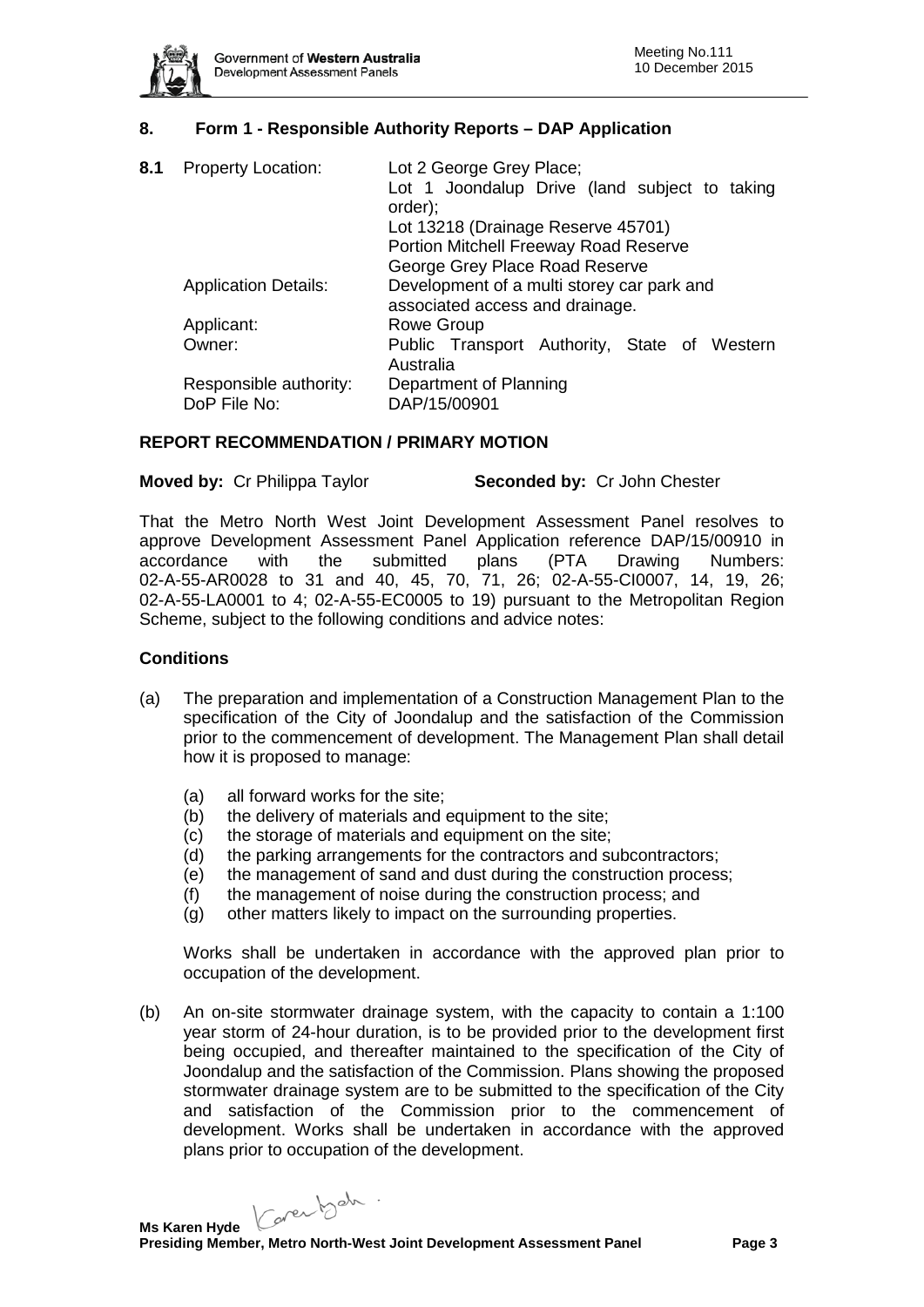

- (c) The parking bays, driveways and access points to be designed in accordance with the Australian Standard for Off-street Car Parking (AS/NZS2890.1 2004) and Off-street Parking for People with Disabilities (AS/NZS2890.6 2009). Such areas are to be constructed, drained and marked prior to the development first being occupied, and thereafter maintained, to the specification of the City and the satisfaction of the Commission.
- (d) The northern exit lanes\merge point and southern ground floor access point to the car park shall be modified to minimise all conflict points and ensure that clear direction is given to vehicles. Plans showing the required modifications are to be provided to the specification of the City of Joondalup and the satisfaction of the Commission, prior to the commencement of development. Works shall be undertaken in accordance with the approved plan prior to the occupation of the development.
- (e) Final detailed landscaping plans shall be submitted to the specification of the City of Joondalup and the satisfaction of the Commission, prior to the commencement of development. These landscaping plans are to indicate the proposed landscaping treatment(s) of the subject site and shall:
	- (a) Be drawn at an appropriate scale of either 1:100, 1:200 or 1:500;
	- (b) Provide all details relating to paving, treatment of verges and tree planting in the car park;
	- (c) Show spot levels and/or contours of the site;
	- (d) Be based on water sensitive urban design principles to the satisfaction of the City;
	- (e) Be based on Designing out Crime principles to the satisfaction of the City; and
	- (f) Show all irrigation design details.
- (f) Landscaping and reticulation shall be established in accordance with the approved landscaping plans prior to the development first being occupied and thereafter maintained to the specification of the City of Joondalup and the satisfaction of the Commission.
- (g) Any proposed external building plant, including air conditioning units, piping, ducting and water tanks, being located so as to minimise any visual and noise impact on surrounding landowners, and screened from view from the street, and where practicable from adjoining buildings, with details of the location of such plant being submitted to the specifications of the City Joondalup and the satisfaction of the Commission, prior to the commencement of development. Works shall be undertaken in accordance with the approved plan prior to the occupation of the development.
- (h) Lighting shall be installed along all car parking areas, communal open space areas, pedestrian pathways and in all common service areas prior to the development first being occupied, to the specification of the City and the satisfaction of the Commission. A lighting plan shall be submitted for approval to the specification of the City and satisfaction of the Commission prior to the commencement of development. Works shall be undertaken in accordance with the approved plans prior to the occupation of the development.

Carentsch.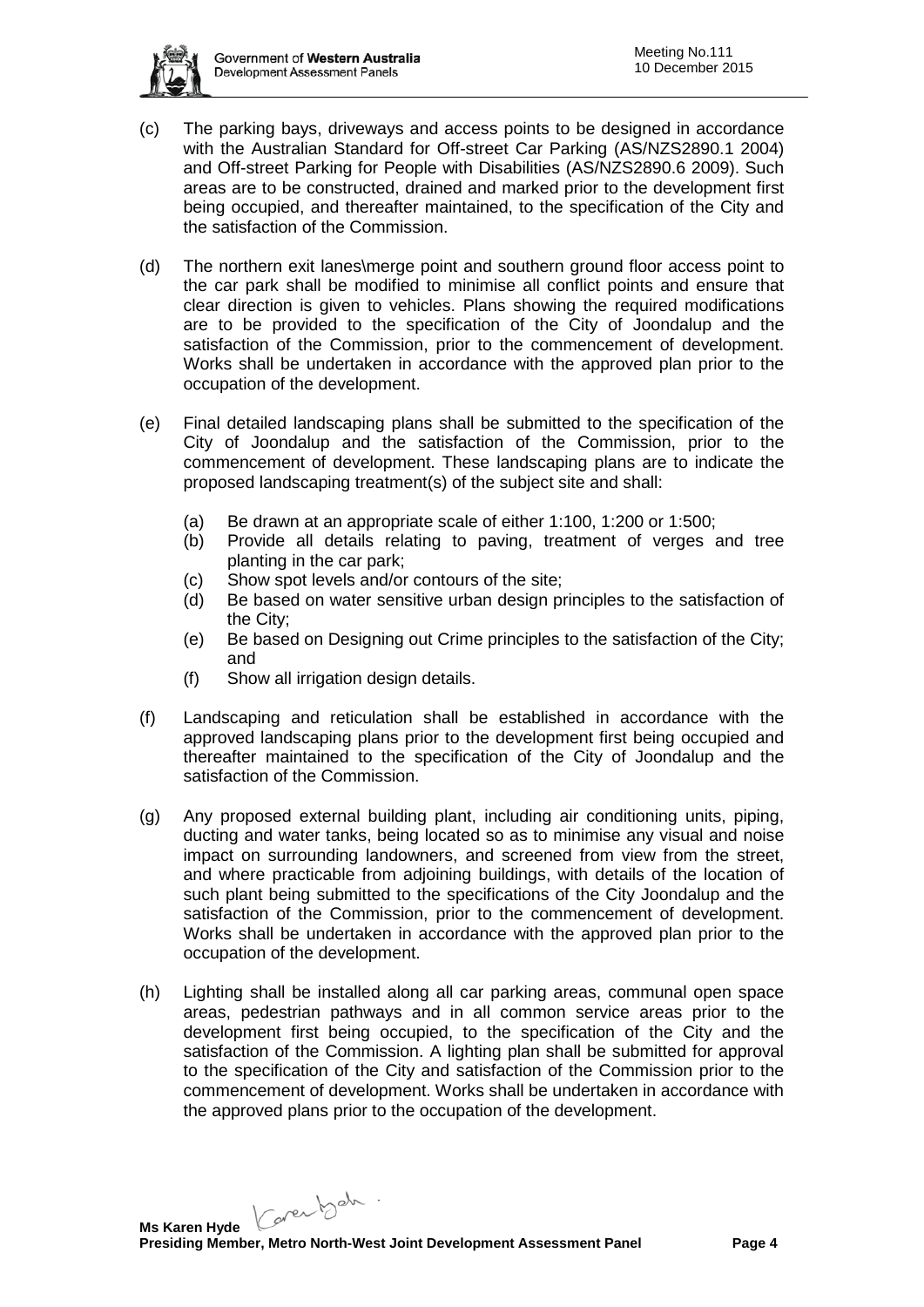

- (i) The submission of a full schedule of colours and materials for all exterior parts to the building, including the barrier to the transformer, to the specification of the City and the satisfaction of the Commission, prior to the commencement of development. Development shall be in accordance with the approved schedule and all external materials and finishes shall be maintained to a high standard, including being free of vandalism, to the specification of the City and the satisfaction of the Commission.
- (j) Engineering drawings for the pipe drainage network are to be submitted to the specification of the City and the satisfaction of the Commission, and works undertaken in accordance with the approved drawings, prior to the occupation of the development.
- (k) Engineering drawings for the drainage sump and any associated structural elements are to be submitted to the specification of the City and the satisfaction of the Commission, and works undertaken in accordance with the approved drawings, prior to the occupation of the development. Calculations and assessment of the drainage sump capacity pre-and post construction are to be submitted to the specification of the City and satisfaction of the WAPC and approved prior to the development of these detailed drawings.
- (l) An assessment of the slope stability of the drainage sump shall be submitted certifying that the proposal is structurally sound and identifying any remedial treatment required to be undertaken to ensure its long term stability. The assessment shall include:
	- (a) structural engineering and certification that the structure (including adjoining structures) is structurally sound and durable with respect to the sump and any potential for flooding, erosion, corrosion or other factors that may be detrimental to the long term durability of the structure, adjoining structures and sump.
	- (b) a review of possible flooding, erosion or maintenance activity that may affect the structural integrity or durability of the adjoining structures during the expected lifespan of the development.

The assessment shall be submitted to the specifications of the City and satisfaction of the Commission prior to the commencement of development. Works shall be undertaken in accordance with the approved assessment prior to the occupation of the development.

- (n) A management plan outlining the maintenance of the drainage sump (including landscaping and erosion protection) is to be provided to the specifications of the City and the satisfaction of the Commission, prior to the occupation of development. Maintenance shall be undertaken in accordance with the approved management plan for period of 12 months following practical completion.
	- (o) The registration of an approved easement over the pipe network and existing sump, to the specification of the City and satisfaction of the Commission, prior to the occupation of the development. All costs associated with the preparation of the amendment to the easements over the pipe network and existing sump shall be at the expense of the applicant.

Carentsch.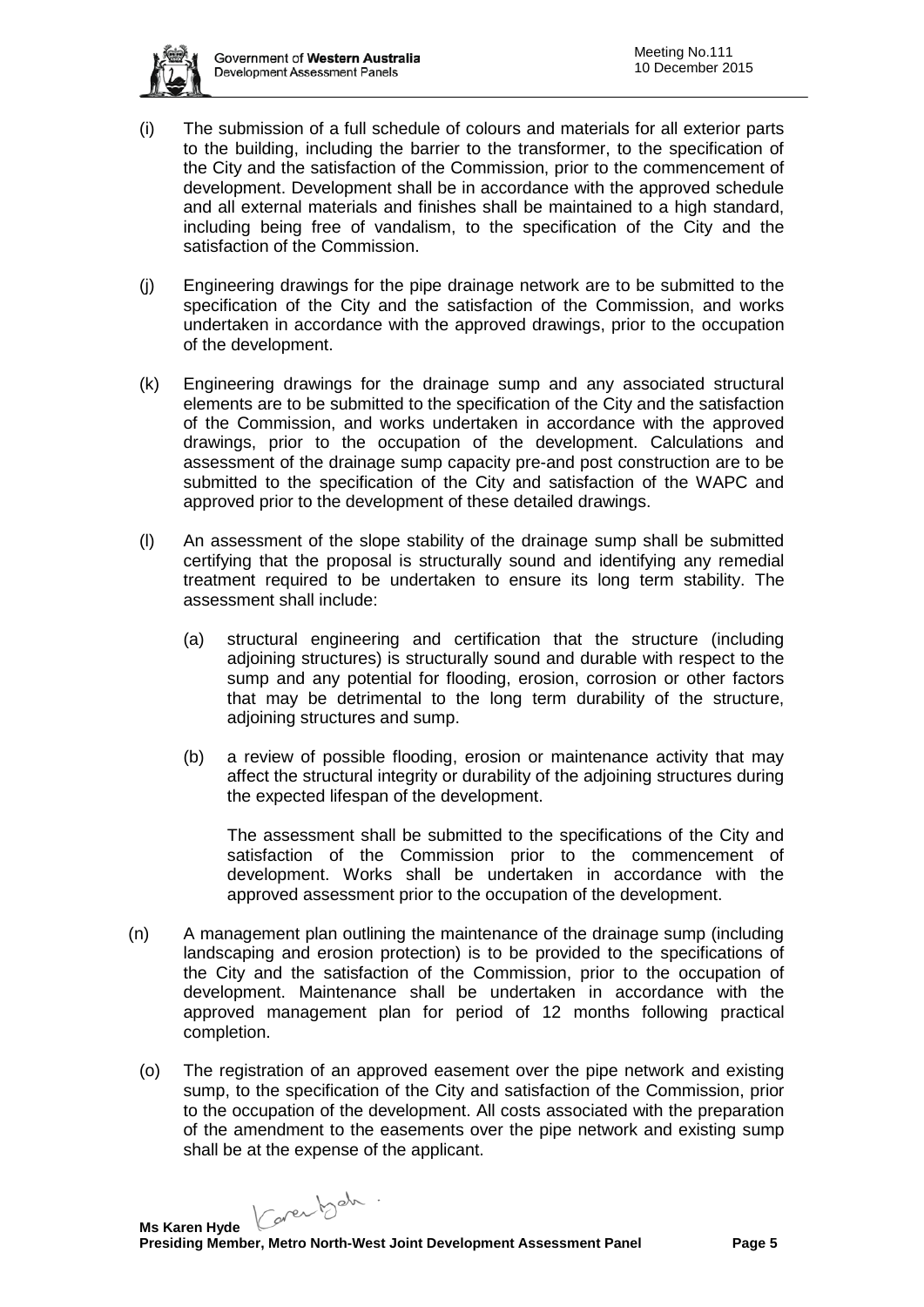

- (p) George Grey Place being upgraded in accordance with the approved plans. This upgrade, including design, review, approval and construction costs, shall be carried out by the applicant/landowner to the specification of the City and Main Roads WA and the satisfaction of the Commission, prior to the development first being occupied.
- (q) Arrangements being made for the Joondalup Drive and Ocean Reef Road intersection to be upgraded to the satisfaction of the Commission, prior to the development first being occupied.
- (r) The ground levels on the Mitchell Freeway reserve are to be maintained as existing.
- (s) No stormwater drainage shall be discharged into the Mitchell Freeway road reserve.
- (t) No direct vehicle access to the construction site will be permitted to or from the Mitchell Freeway reserve.
- (u) The provision of easements for existing or planned future water, sewerage and/or drainage infrastructure as may be required by the Water Corporation being granted free of cost to that body.

### **Advice notes:**

- (a) In relation to conditions (e), (h) and (i) detailed plans are to be in accordance with the approved development plans.
- (b) In regard to condition (k), engineering drawings for the pipe drainage network are to include details relating to the realignment of the existing drainage pipes and the adjustment of the easement over the pipe network and existing sump.
- (c) Further to condition (l), the assessment is to include 10 year and 100 year flood review pre-and post-development.
- (d) In relation to condition (q), any arrangement must recognise that the car park generates only a portion of the overall traffic using the intersection and any contribution would need to be proportional to the traffic generated by the development.
- (e) Car park ventilation to comply with the Building Code of Australia and Australian Standards 1668.2.
- (f) This approval relates to the proposed multiple storey car park only, as indicated on the approved plans and does not relate to any other development on the subject lots.
- (g) Western Power recommends that an Earth Potential Rise (EPR) assessment be carried out to ensure that structures outside the easement in proximity to the JDP-MUL 81 transmission line (including the proposed fire pump and tank enclosure) comply with the Overhead Line Design Standard AS/NZS 7000 – 2010 (section 3.14.2).

Carentsch.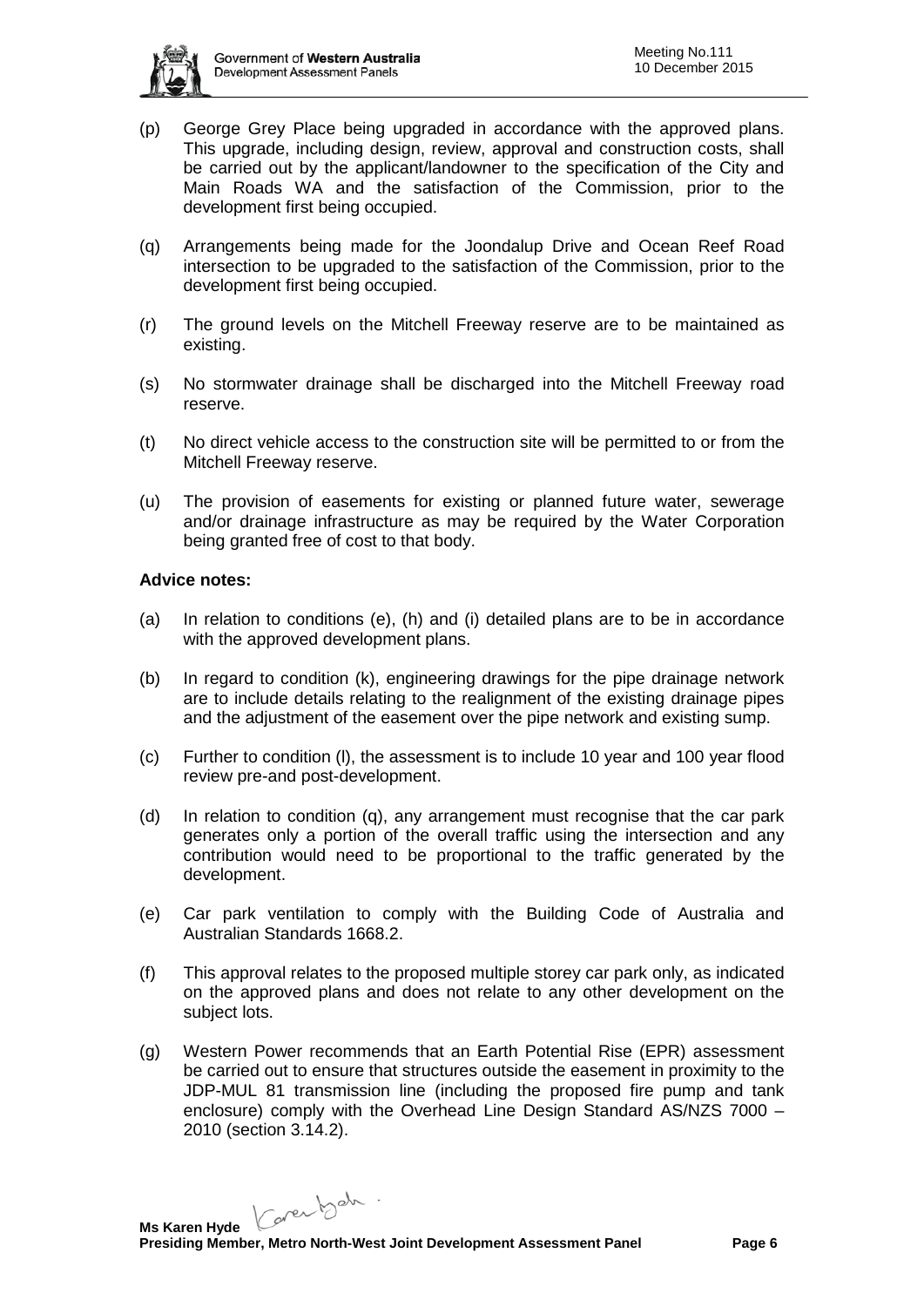

# **AMENDING MOTION**

**Moved by:** Ms Karen Hyde **Seconded by:** Mr Fred Zuideveld

That reference to the "northern exit lanes\merge point" be deleted from Condition (d).

**REASON:** Concerns in respect to the northern exit lanes\merge point have been resolved.

**The Amending Motion was put and CARRIED UNANIMOUSLY.**

### **AMENDING MOTION**

**Moved by:** Ms Karen Hyde **Seconded by:** Mr Fred Zuideveld

Add the following to the start of Condition (p):

Plans detailing the upgrade to George Grey Place being provided to the specification of the City and Main Roads WA and satisfaction of the Commission, prior to the commencement of development.

**REASON:** Taking into consideration there may be slight changes in the plans.

**The Amending Motion was put and CARRIED UNANIMOUSLY.**

#### **AMENDING MOTION**

**Moved by:** Mr Paul Drechsler **Seconded by:** Mr Fred Zuideveld

That Advice note (d) be deleted and the 'alphabetical numbering' of subsequent notes be amended accordingly.

**REASON:** Confirmed by the City that a contribution is not required in relation to Condition (q) and therefore the footnote on the contribution be deleted.

# **The Amending Motion was put and CARRIED UNANIMOUSLY.**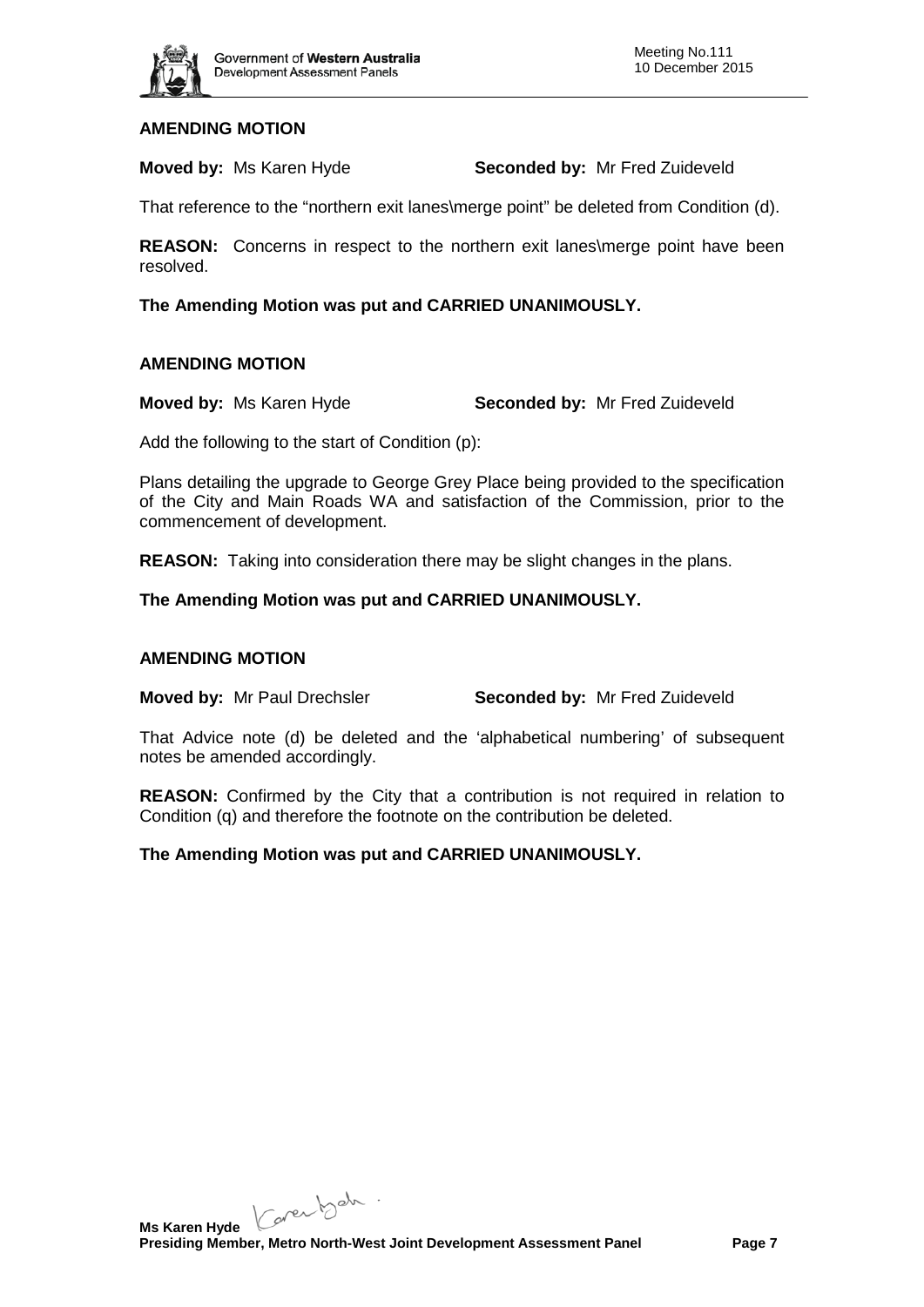

# **PRIMARY MOTION (AS AMENDED)**

That the Metro North West Joint Development Assessment Panel resolves to approve Development Assessment Panel Application reference DAP/15/00910 in accordance with the submitted plans (PTA Drawing Numbers: 02-A-55-AR0028 to 31 and 40, 45, 70, 71, 26; 02-A-55-CI0007, 14, 19, 26; 02-A-55-LA0001 to 4; 02-A-55-EC0005 to 19) pursuant to the Metropolitan Region Scheme, subject to the following conditions and advice notes:

### **Conditions**

- (a) The preparation and implementation of a Construction Management Plan to the specification of the City of Joondalup and the satisfaction of the Commission prior to the commencement of development. The Management Plan shall detail how it is proposed to manage:
	- (a) all forward works for the site;
	- (b) the delivery of materials and equipment to the site;
	- (c) the storage of materials and equipment on the site;
	- (d) the parking arrangements for the contractors and subcontractors;
	- (e) the management of sand and dust during the construction process;
	- (f) the management of noise during the construction process; and
	- (g) other matters likely to impact on the surrounding properties.

Works shall be undertaken in accordance with the approved plan prior to occupation of the development.

- (b) An on-site stormwater drainage system, with the capacity to contain a 1:100 year storm of 24-hour duration, is to be provided prior to the development first being occupied, and thereafter maintained to the specification of the City of Joondalup and the satisfaction of the Commission. Plans showing the proposed stormwater drainage system are to be submitted to the specification of the City and satisfaction of the Commission prior to the commencement of development. Works shall be undertaken in accordance with the approved plans prior to occupation of the development.
- (c) The parking bays, driveways and access points to be designed in accordance with the Australian Standard for Off-street Car Parking (AS/NZS2890.1 2004) and Off-street Parking for People with Disabilities (AS/NZS2890.6 2009). Such areas are to be constructed, drained and marked prior to the development first being occupied, and thereafter maintained, to the specification of the City and the satisfaction of the Commission.
- (d) Southern ground floor access point to the car park shall be modified to minimise all conflict points and ensure that clear direction is given to vehicles. Plans showing the required modifications are to be provided to the specification of the City of Joondalup and the satisfaction of the Commission, prior to the commencement of development. Works shall be undertaken in accordance with the approved plan prior to the occupation of the development.

Carentsch.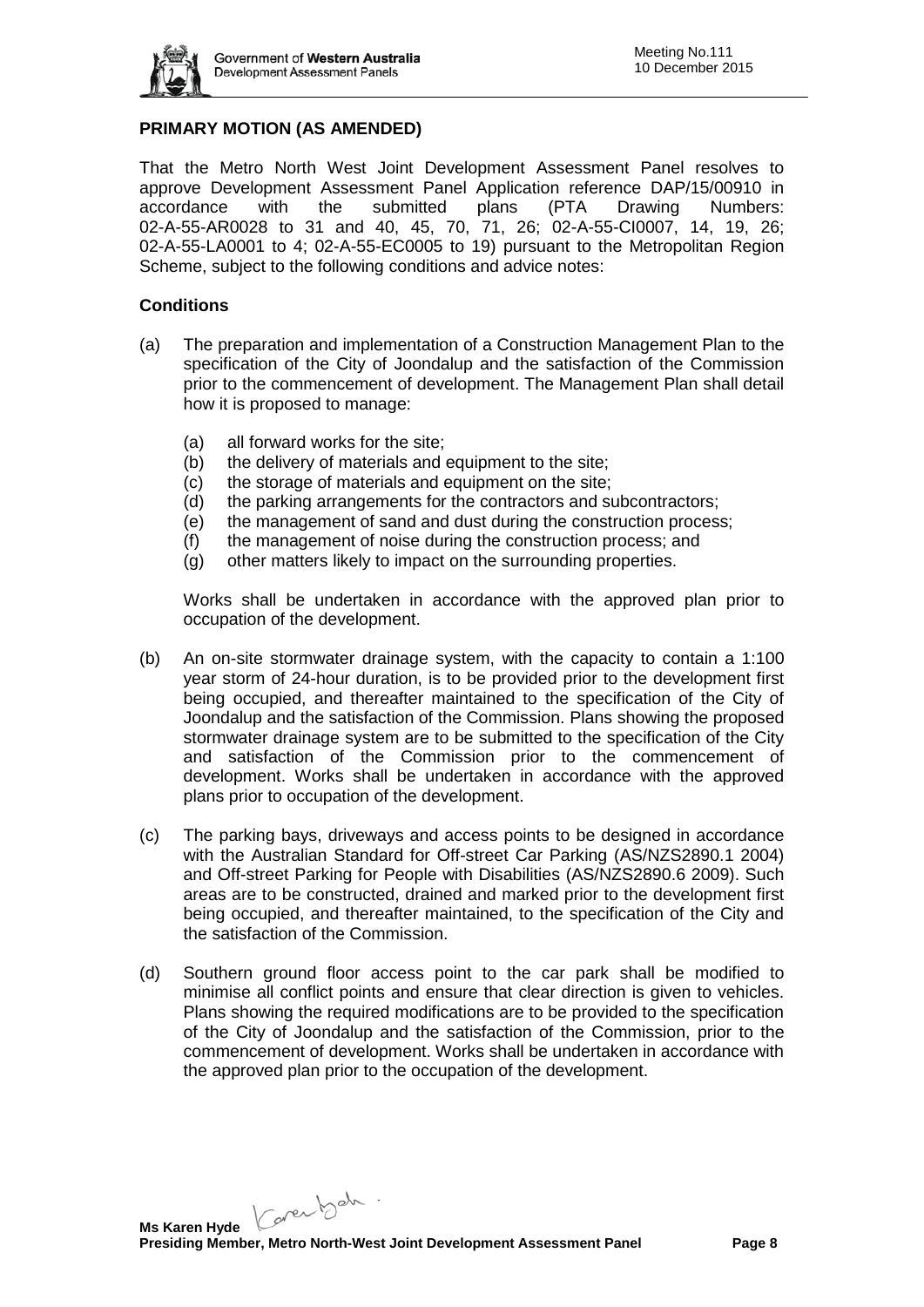

- (e) Final detailed landscaping plans shall be submitted to the specification of the City of Joondalup and the satisfaction of the Commission, prior to the commencement of development. These landscaping plans are to indicate the proposed landscaping treatment(s) of the subject site and shall:
	- (a) Be drawn at an appropriate scale of either 1:100, 1:200 or 1:500;
	- (b) Provide all details relating to paving, treatment of verges and tree planting in the car park;
	- (c) Show spot levels and/or contours of the site;
	- (d) Be based on water sensitive urban design principles to the satisfaction of the City;
	- (e) Be based on Designing out Crime principles to the satisfaction of the City; and
	- (f) Show all irrigation design details.
- (f) Landscaping and reticulation shall be established in accordance with the approved landscaping plans prior to the development first being occupied and thereafter maintained to the specification of the City of Joondalup and the satisfaction of the Commission.
- (g) Any proposed external building plant, including air conditioning units, piping, ducting and water tanks, being located so as to minimise any visual and noise impact on surrounding landowners, and screened from view from the street, and where practicable from adjoining buildings, with details of the location of such plant being submitted to the specifications of the City Joondalup and the satisfaction of the Commission, prior to the commencement of development. Works shall be undertaken in accordance with the approved plan prior to the occupation of the development.
- (h) Lighting shall be installed along all car parking areas, communal open space areas, pedestrian pathways and in all common service areas prior to the development first being occupied, to the specification of the City and the satisfaction of the Commission. A lighting plan shall be submitted for approval to the specification of the City and satisfaction of the Commission prior to the commencement of development. Works shall be undertaken in accordance with the approved plans prior to the occupation of the development.
- (i) The submission of a full schedule of colours and materials for all exterior parts to the building, including the barrier to the transformer, to the specification of the City and the satisfaction of the Commission, prior to the commencement of development. Development shall be in accordance with the approved schedule and all external materials and finishes shall be maintained to a high standard, including being free of vandalism, to the specification of the City and the satisfaction of the Commission.
- (j) Engineering drawings for the pipe drainage network are to be submitted to the specification of the City and the satisfaction of the Commission, and works undertaken in accordance with the approved drawings, prior to the occupation of the development.

Carentsch.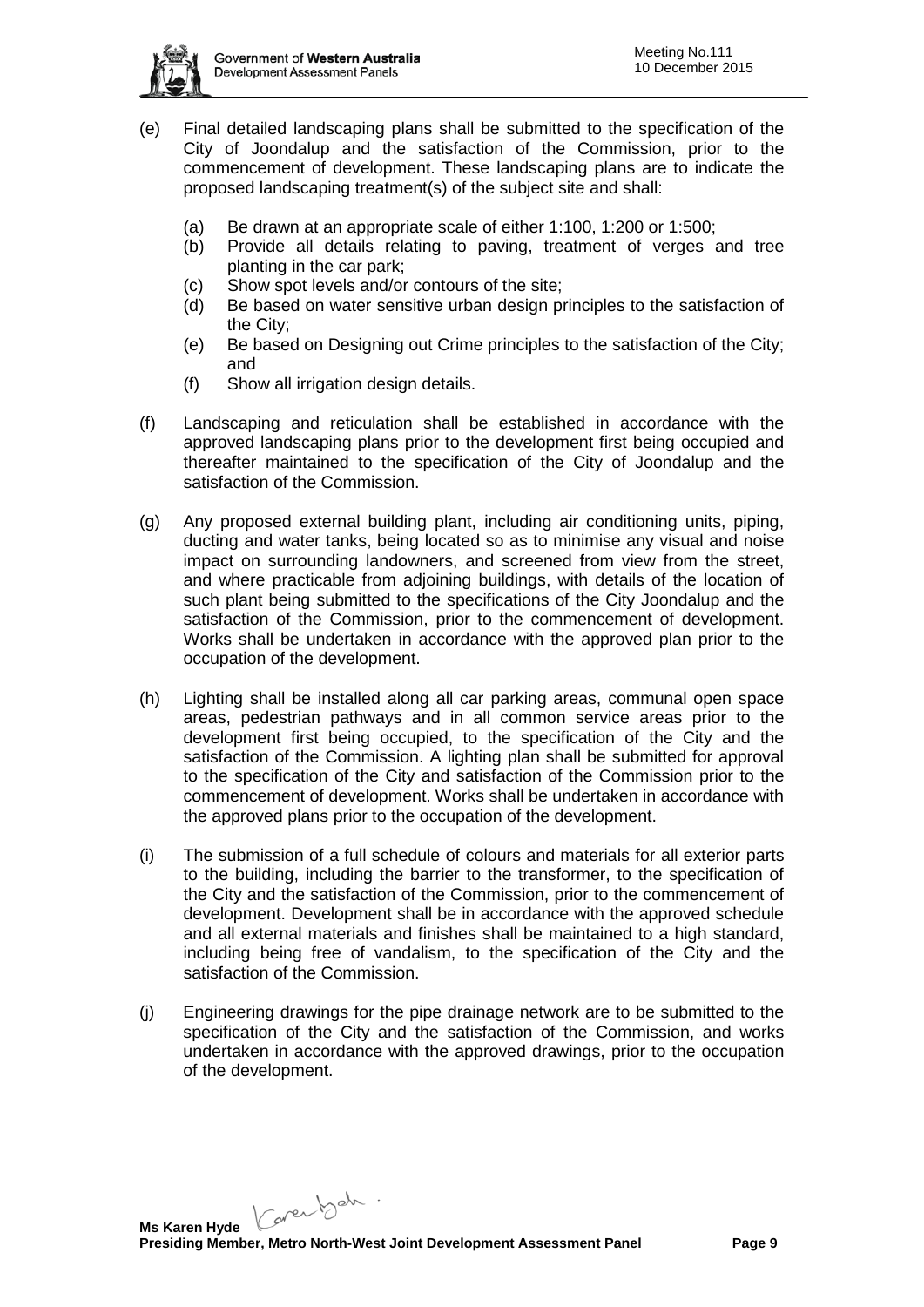

- (k) Engineering drawings for the drainage sump and any associated structural elements are to be submitted to the specification of the City and the satisfaction of the Commission, and works undertaken in accordance with the approved drawings, prior to the occupation of the development. Calculations and assessment of the drainage sump capacity pre-and post construction are to be submitted to the specification of the City and satisfaction of the WAPC and approved prior to the development of these detailed drawings.
- (l) An assessment of the slope stability of the drainage sump shall be submitted certifying that the proposal is structurally sound and identifying any remedial treatment required to be undertaken to ensure its long term stability. The assessment shall include:
	- (a) structural engineering and certification that the structure (including adjoining structures) is structurally sound and durable with respect to the sump and any potential for flooding, erosion, corrosion or other factors that may be detrimental to the long term durability of the structure, adjoining structures and sump.
	- (b) a review of possible flooding, erosion or maintenance activity that may affect the structural integrity or durability of the adjoining structures during the expected lifespan of the development.

The assessment shall be submitted to the specifications of the City and satisfaction of the Commission prior to the commencement of development. Works shall be undertaken in accordance with the approved assessment prior to the occupation of the development.

- (n) A management plan outlining the maintenance of the drainage sump (including landscaping and erosion protection) is to be provided to the specifications of the City and the satisfaction of the Commission, prior to the occupation of development. Maintenance shall be undertaken in accordance with the approved management plan for period of 12 months following practical completion.
- (o) The registration of an approved easement over the pipe network and existing sump, to the specification of the City and satisfaction of the Commission, prior to the occupation of the development. All costs associated with the preparation of the amendment to the easements over the pipe network and existing sump shall be at the expense of the applicant.
- (p) Plans detailing the upgrade to George Grey Place being provided to the specification of the City and Main Roads WA and satisfaction of the Commission, prior to the commencement of development.

George Grey Place being upgraded in accordance with the approved plans. This upgrade, including design, review, approval and construction costs, shall be carried out by the applicant/landowner to the specification of the City and Main Roads WA and the satisfaction of the Commission, prior to the development first being occupied.

Carentsch.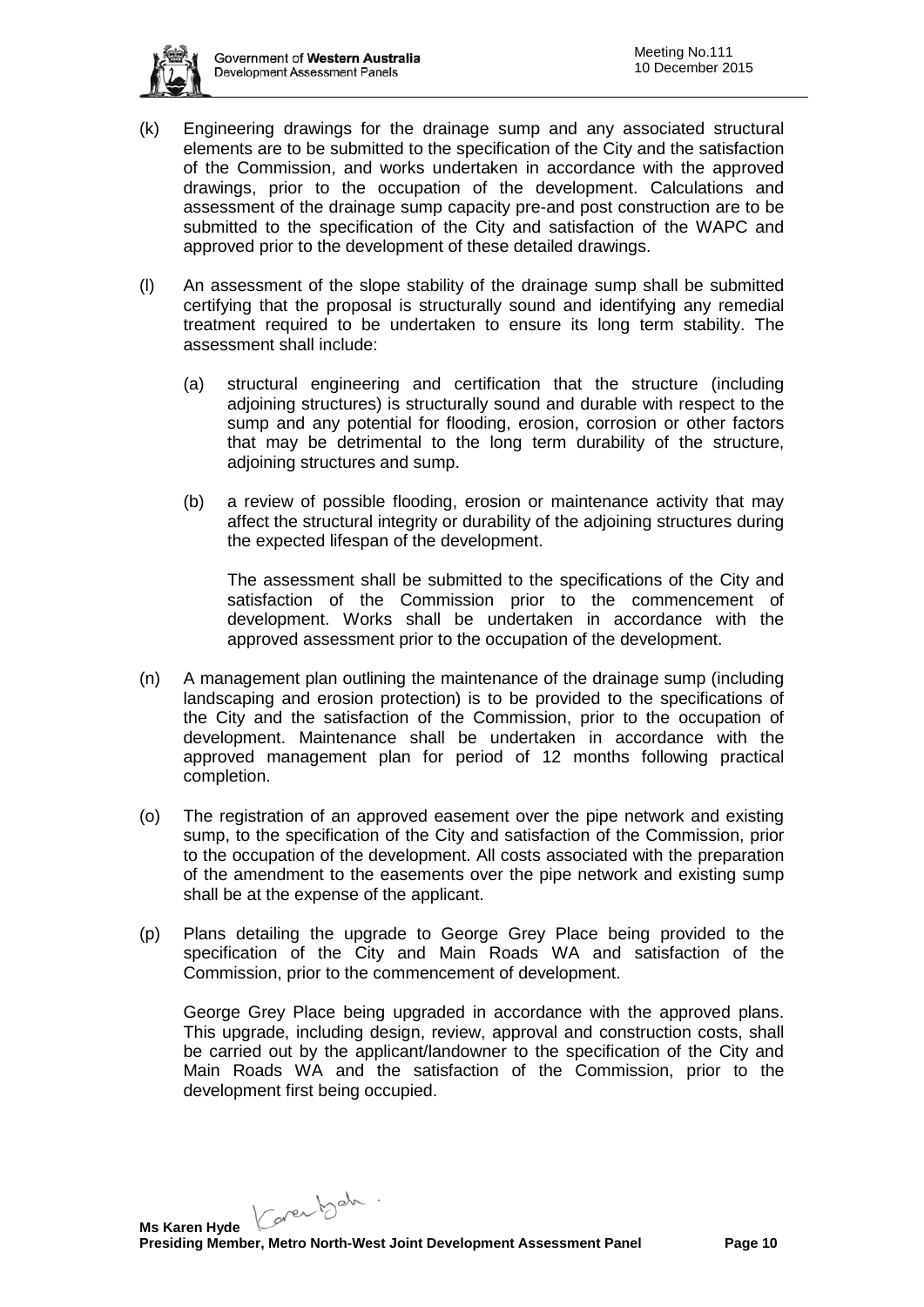

- (q) Arrangements being made for the Joondalup Drive and Ocean Reef Road intersection to be upgraded to the satisfaction of the Commission, prior to the development first being occupied.
- (r) The ground levels on the Mitchell Freeway reserve are to be maintained as existing.
- (s) No stormwater drainage shall be discharged into the Mitchell Freeway road reserve.
- (t) No direct vehicle access to the construction site will be permitted to or from the Mitchell Freeway reserve.
- (u) The provision of easements for existing or planned future water, sewerage and/or drainage infrastructure as may be required by the Water Corporation being granted free of cost to that body.

### **Advice notes:**

- (a) In relation to conditions (e), (h) and (i) detailed plans are to be in accordance with the approved development plans.
- (b) In regard to condition (k), engineering drawings for the pipe drainage network are to include details relating to the realignment of the existing drainage pipes and the adjustment of the easement over the pipe network and existing sump.
- (c) Further to condition (l), the assessment is to include 10 year and 100 year flood review pre-and post-development.
- (d) Car park ventilation to comply with the Building Code of Australia and Australian Standards 1668.2.
- (e) This approval relates to the proposed multiple storey car park only, as indicated on the approved plans and does not relate to any other development on the subject lots.
- (f) Western Power recommends that an Earth Potential Rise (EPR) assessment be carried out to ensure that structures outside the easement in proximity to the JDP-MUL 81 transmission line (including the proposed fire pump and tank enclosure) comply with the Overhead Line Design Standard AS/NZS 7000 – 2010 (section 3.14.2).

# **The Primary Motion (as amended) was put and CARRIED UNANIMOUSLY.**

Karentsch.